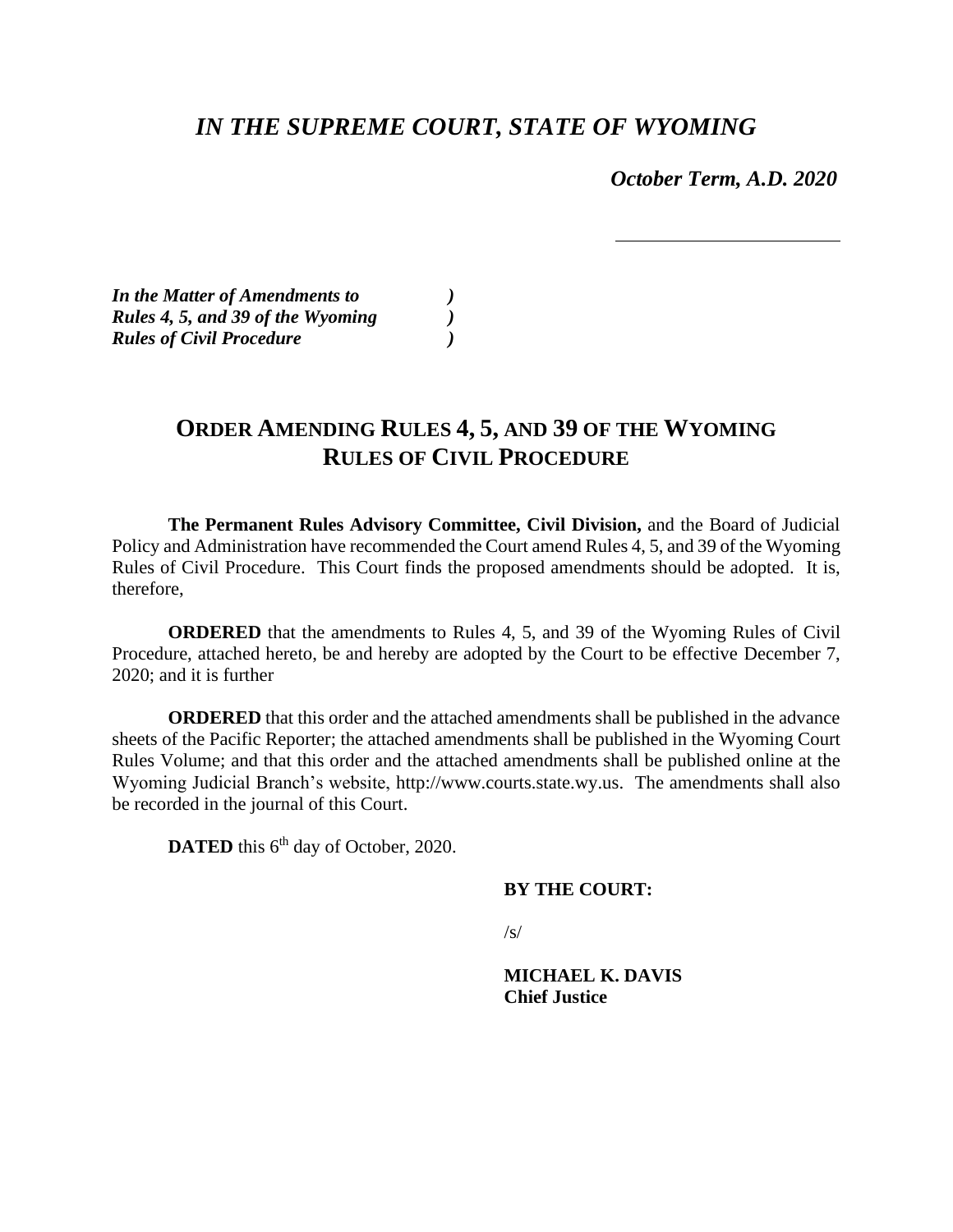### **Wyoming Rules of Civil Procedure**

**\*\*\*\*\***

### **Rule 4. Summons.**

\*\*\*\*\*

(k) *Service by Publication*. Service by publication may be had where specifically provided for by statute, and in the following cases:

\*\*\*\*\*\*

(10) In actions for adoption,  $\theta$  for establishing a guardianship or a conservatorship, and the termination of parental rights;

\*\*\*\*\*

### **Rule 5. Serving and filing pleadings and other papers.**

\*\*\*\*\*

(d) *Filing*. — \*\*\*\*\*

(2) *How Filing Is Made — In General*. — A paper is filed by delivering it:

(A) to the clerk of court; or

(B) to a judge who agrees to accept it for filing, and who must then note the filing date on the paper and promptly send it to the clerk.

 (3) *Acceptance by the Clerk.* — The clerk must not refuse to file a paper solely because it is not in the form prescribed by these rules or by a local practice, except the clerk may refuse to file a paper that obviously does not comply with the Rules Governing Redactions from Court Records, the Rules Governing Access to Court Records, the Uniform Rules of the District Courts of the State of Wyoming, and the Uniform Rules of the Circuit Courts of Wyoming. See Rule 7, Rules Governing Redactions from Court Records. The clerk may refuse to accept email filings not substantially in compliance with this rule. The clerk will promptly notify the filer of such rejection. (e) *Filing with the court defined*. —

 (1) Initial pleadings (complaints or petitions), and applications for civil writs, must be submitted in paper along with the filing fee.

 (2) All pPapers other than the initial pleading or an application for a civil writ may be filed, signed, or verified by electronic means (including but not limited to email). A paper filed by electronic means in compliance with this rule constitutes a written paper for the purpose of these rules. No document made confidential by state statute, court rule, or court order, or any paper containing confidential information which has not been redacted in accordance with the Rules Governing Redaction from Court Records shall be filed by email. if the necessary equipment is available to the clerk. No documents shall be transmitted to the court by facsimile or electronic means for filing without prior telephonic notification to the clerk of court. Only under emergency circumstances shall documents be filed by electronic means (including but not limited to email) or facsimile transmission.

(3) Any pPapers filed by electronic means must comply with the following:

 $(A)$  be followed by an identical signed or otherwise duly executed original, or copy of any electronic transmission other than facsimile transmission, together with the fee as set forth in the Rules For Fees and Costs For District Court or the Rules For Fees and Costs For Circuit Court, mailed within 24 hours of the electronic transmission. See U.R.D.C. 203. The clerk upon